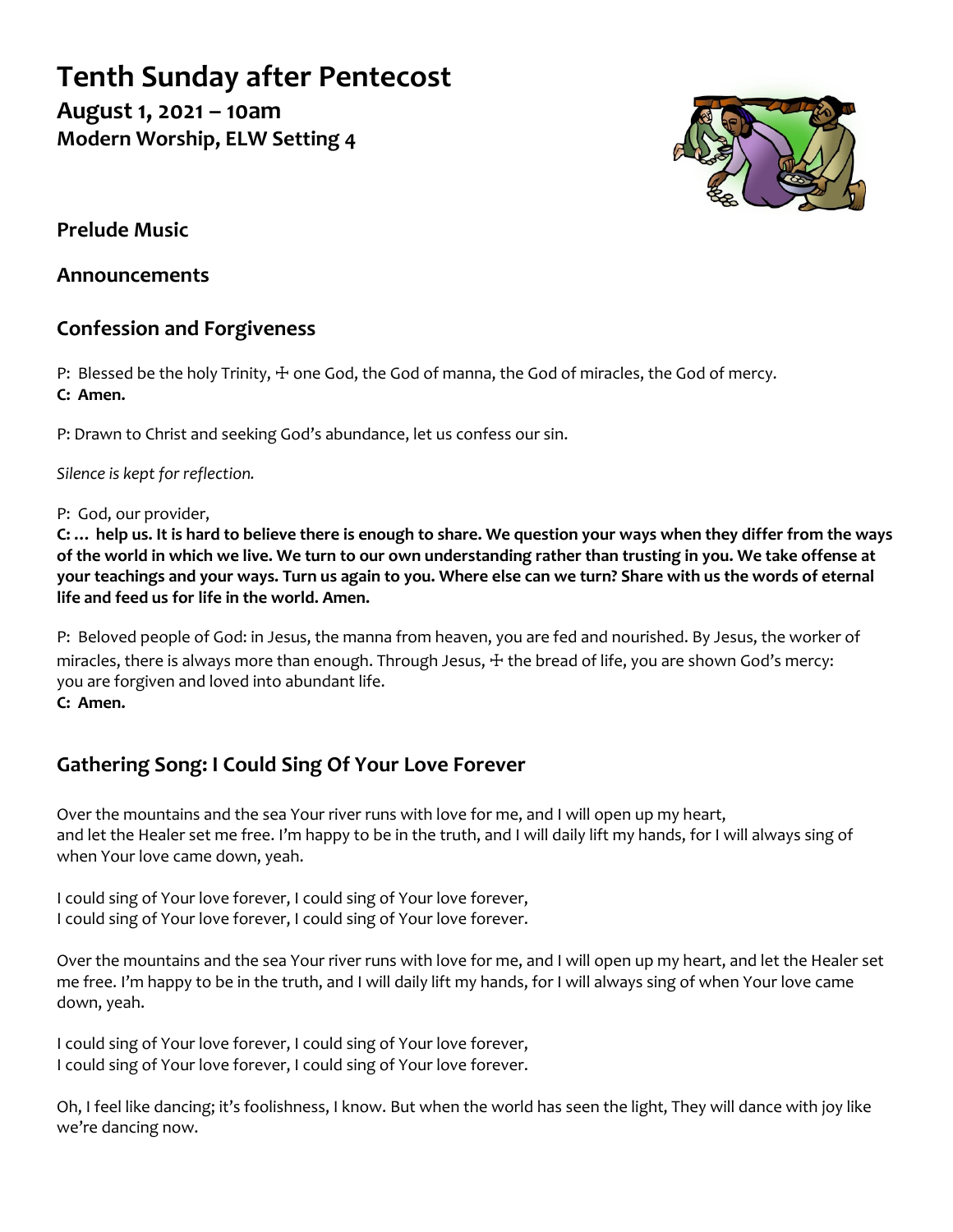I could sing of Your love forever, I could sing of Your love forever, I could sing of Your love forever, I could sing of Your love forever.

# **Greeting**

P: The grace of our Lord Jesus Christ, the love of God, and the communion of the Holy Spirit, be with you all! **C: And also with you!**

## **Kyrie**

A: In peace, let us pray to the Lord. **C: Lord, have mercy.**

A: For the peace from above, and for our salvation, let us pray to the Lord. **C: Lord, have mercy.**

A: For the peace of the whole world, for the well-being of the church of God, and for the unity of all, let us pray to the Lord. **C: Lord have mercy.**

A: For this holy house, and for all who offer here their worship and praise, let us pray to the Lord.

**C: Lord have mercy.**

A: Help, save, comfort, and defend us, gracious Lord. **C: Amen.**

## **Prayer of the Day**

A: Let us pray together,

**C: O God, eternal goodness, immeasurable love, you place your gifts before us; we eat and are satisfied. Fill us and this world in all its need with the life that comes only from you, through Jesus Christ, our Savior and Lord. Amen.**

## **First Reading: Exodus 16:2-4, 9-15**

*A food crisis becomes a faith crisis for the Israelites in the wilderness. The hungry people forget God's saving work in the exodus, and they wish for the food they had in Egypt. Nevertheless, God miraculously meets their needs, with manna for bread and quail for meat.*

 $^2$ The whole congregation of the Israelites complained against Moses and Aaron in the wilderness.  $^3$ The Israelites said to them, "If only we had died by the hand of the Lord in the land of Egypt, when we sat by the fleshpots and ate our fill of bread; for you have brought us out into this wilderness to kill this whole assembly with hunger." <sup>4</sup>Then the Lord said to Moses, "I am going to rain bread from heaven for you, and each day the people shall go out and gather enough for that day. In that way I will test them, whether they will follow my instruction or not. <sup>9</sup>Then Moses said to Aaron, "Say to the whole congregation of the Israelites, 'Draw near to the Lord, for he has heard your complaining.'" <sup>10</sup>And as Aaron spoke to the whole congregation of the Israelites, they looked toward the wilderness, and the glory of the Lord appeared in the cloud. <sup>11</sup>The Lord spoke to Moses and said, <sup>124</sup>I have heard the complaining of the Israelites; say to them, 'At twilight you shall eat meat, and in the morning you shall have your fill of bread; then you shall know that I am the Lord your God.'" <sup>13</sup>In the evening quails came up and covered the camp; and in the morning there was a layer of dew around the camp. <sup>14</sup>When the layer of dew lifted, there on the surface of the wilderness was a fine flaky substance, as fine as frost on the ground. <sup>15</sup>When the Israelites saw it, they said to one another, "What is it?" For they did not know what it was. Moses said to them, "It is the bread that the Lord has given you to eat."

L: The Word of the Lord

**C: Thanks be to God**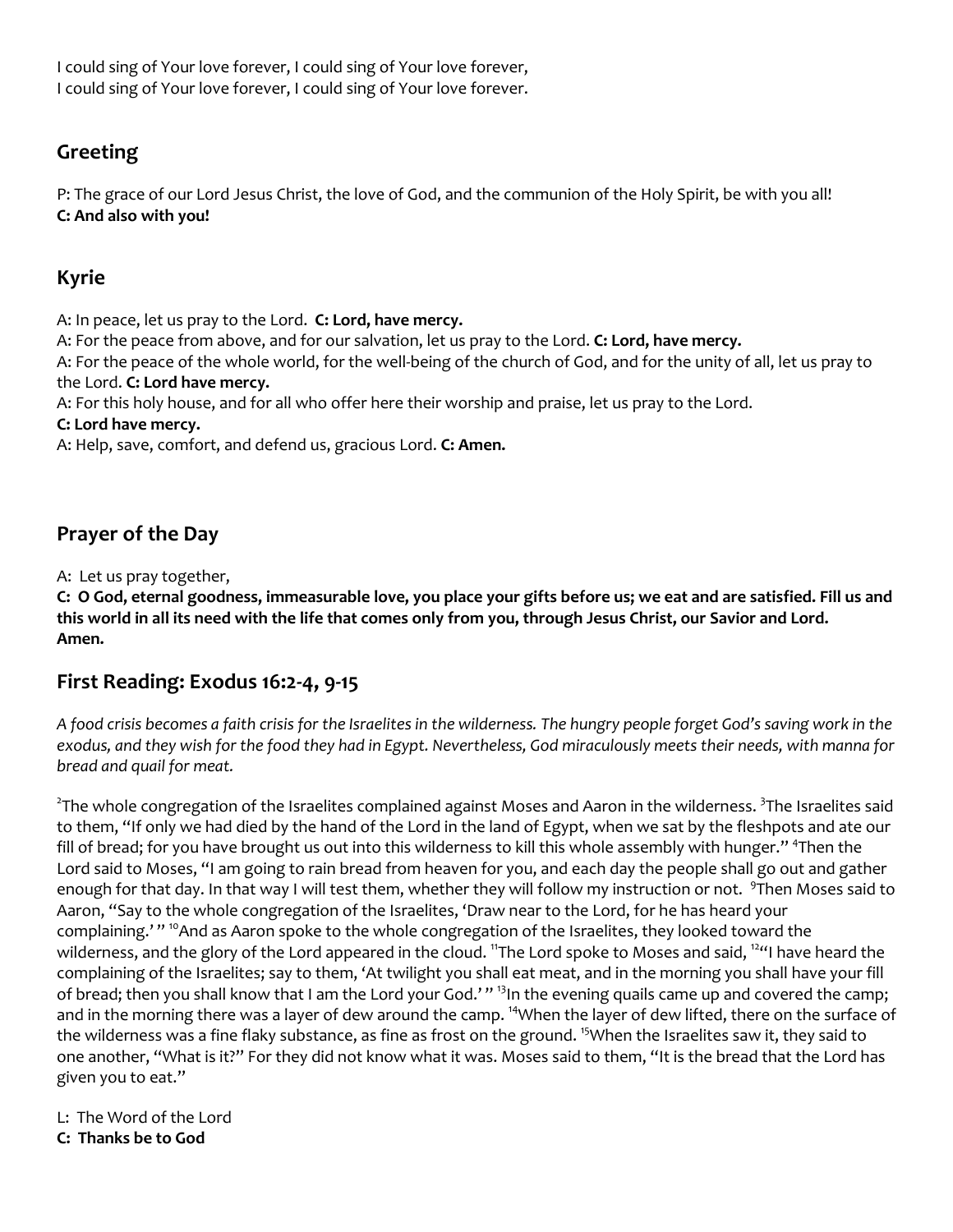## **Psalm: Psalm 78:23-29**

 $^{23}$ So God commanded the clouds above and opened the doors of heaven, <sup>24</sup>**raining down manna upon them to eat and giving them grain from heaven.**

<sup>25</sup>So mortals ate the bread of angels; God provided for them food enough. <sup>26</sup>**The Lord caused the east wind to blow in the heavens and powerfully led out the south wind,**

 $27$ raining down flesh upon them like dust and flying birds like the sand of the seas, <sup>28</sup>**letting them fall in the midst of the camp and round about the dwellings.**

 $^{29}$ So the people ate and were well filled, for God gave them what they craved.

#### **Gospel Acclamation: Alleluia** *Sinclair*

Alleluia, alleluia, alleluia, alleluia. Alleluia, alleluia, alleluia, alleluia.

## **Gospel: John 6:24-35**

*Many of the five thousand people Jesus fed in the wilderness continued to follow him throughout the countryside. Jesus challenges them to consider the real nature of their quest.*

P: A reading from… **C: Glory to You, O Lord.**

<sup>24</sup>When the crowd saw that neither Jesus nor his disciples were beside the sea, they themselves got into the boats and went to Capernaum looking for Jesus. <sup>25</sup>When they found him on the other side of the sea, they said to him, "Rabbi, when did you come here?" <sup>26</sup>Jesus answered them, "Very truly, I tell you, you are looking for me, not because you saw signs, but because you ate your fill of the loaves. <sup>27</sup>Do not work for the food that perishes, but for the food that endures for eternal life, which the Son of Man will give you. For it is on him that God the Father has set his seal." <sup>28</sup>Then they said to him, "What must we do to perform the works of God?" <sup>29</sup>Jesus answered them, "This is the work of God, that you believe in him whom he has sent." <sup>30</sup>So they said to him, "What sign are you going to give us then, so that we may see it and believe you? What work are you performing? <sup>31</sup>Our ancestors ate the manna in the wilderness; as it is written, 'He gave them bread from heaven to eat.' "<sup>32</sup>Then Jesus said to them, "Very truly, I tell you, it was not Moses who gave you the bread from heaven, but it is my Father who gives you the true bread from heaven. <sup>33</sup>For the bread of God is that which comes down from heaven and gives life to the world." <sup>34</sup>They said to him, "Sir, give us this bread always." <sup>35</sup> Jesus said to them, "I am the bread of life. Whoever comes to me will never be hungry, and whoever believes in me will never be thirsty."

P: The Gospel of the Lord.

**C: Praise to you, O Christ.**

**Sermon – Peggy Burns, S.A.M.**

**Song of the Day: Guide Me Ever, Great Redeemer** *(please see back page for music)*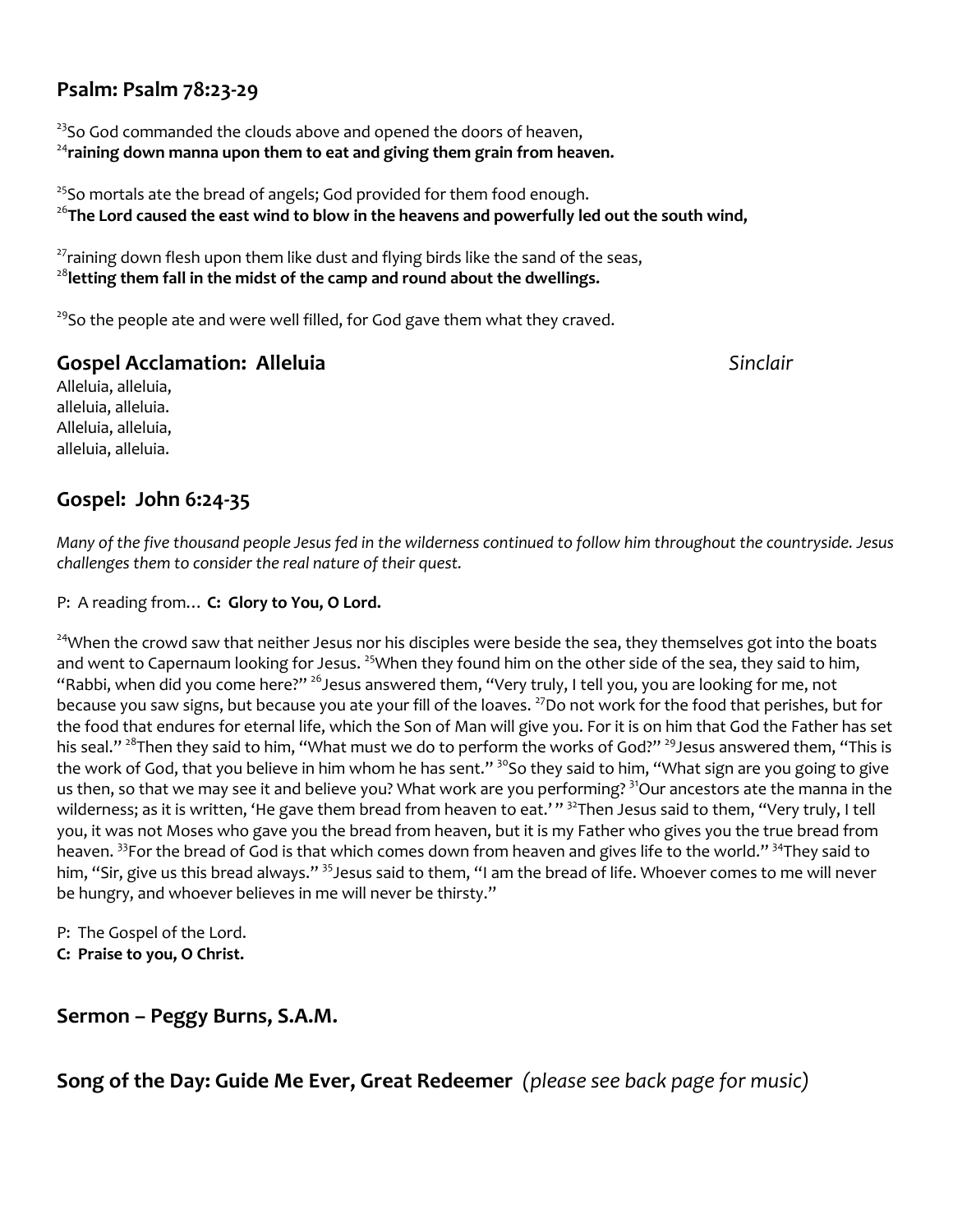## **Apostles Creed**

**I believe in God, the Father almighty, creator of Heaven and earth.** 

**I believe in Jesus Christ, God's only Son, our Lord, who was conceived by the Holy Spirit, born of the virgin Mary, suffered under Pontius Pilate, was crucified, died, and was buried; he descended to the dead. On the third day he rose again; he ascended into heaven, he is seated at the right hand of the Father, and he will come to judge the living and the dead.**

**I believe in the Holy Spirit, the holy catholic church, the communion of saints, the forgiveness of sins, the resurrection of the body, and the life everlasting. Amen.**

## **Prayers of the Church / Sign of the Peace**

**Offering**

## **Offering Prayer**

#### A: Let us pray.

**C: Jesus, Bread of life, we have received from your table more than we could ever ask. As you have nourished us in this meal, now strengthen us to love the world with your own life. In your name we pray. Amen.**

## **Words of Institution**

#### **Lord's Prayer**

**Our Father, who art in heaven, hallowed be thy name, thy kingdom come, thy will be done, on earth as it is in heaven. Give us this day our daily bread; and forgive us our trespasses, as we forgive those who trespass against us; and lead us not into temptation, but deliver us from evil. For thine is the kingdom, and the power, and the glory, forever and ever. Amen.**

## **Communion**

## **Communion Songs:**

**Eat This Bread** *(please see back page for music)* **The Table** (*words below*)

## **The Table**

I will feast at the table of the Lord. I will feast at the table of the Lord. I won't hunger anymore at His table. I will feast at the table of the Lord. I will feast at the table of the Lord. I won't hunger anymore at His table.

Come all you weary, come and find His yoke is easy, His burden light. He is able; He will restore at the table of the Lord.

There is peace at the table of the Lord. There is peace at the table of the Lord. I won't worry anymore at His table.

There is healing at the table of the Lord. There is healing at the table of the Lord. Oh and I won't suffer anymore at His table.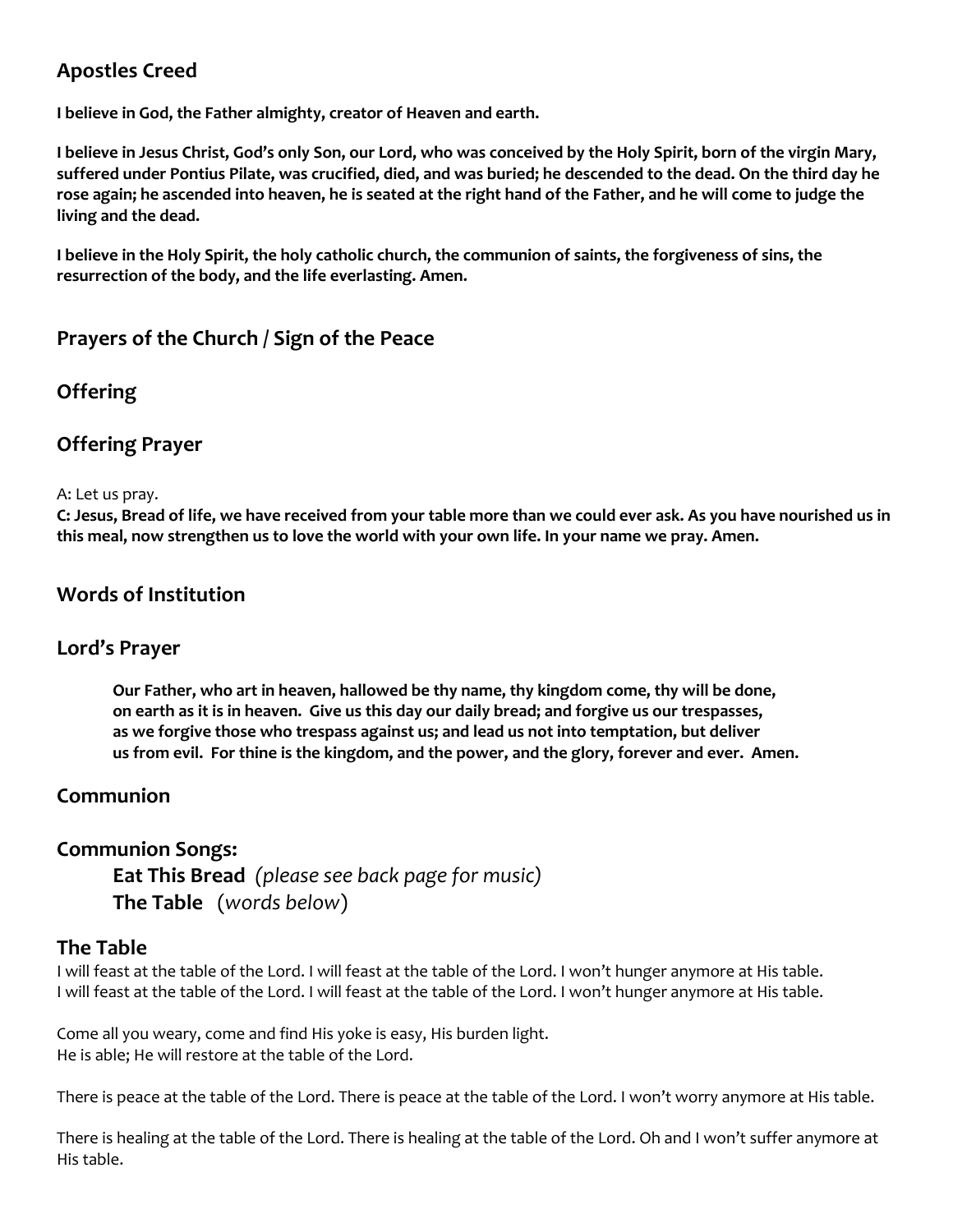Come all you weary, come and find His yoke is easy, His burden light. He is able; He will restore at the table of the Lord.

I know he has a place for me. Oh, what joy will fill my heart with the saints around the mercy seat of God.

Come all you weary, come and find His yoke is easy, His burden light.

He is able; He will restore at the table of the Lord, at the table of the Lord.

I'm invited to the table of the Lord. I'm invited to the table of the Lord. He says come just as you are to His table.

## **Final Blessing**

P: The blessing of God, who provides for us, feeds us, and journeys with us,  $\pm$  be upon you now and forever.

## **Sending Song: Our God Saves**

In the name of the Father, in the name of the Son, in the name of the Spirit, Lord, we come. We're gathered together to lift up Your name, to call on our Savior, to fall on Your grace. Hear the joyful sound of our offering as Your saints bow down, as Your people sing. We will rise with You, lifted on Your wings, and the world will see that

Our God saves. Our God saves. There is hope in Your name Mourning turns to songs of praise, Our God saves our God saves

In the name of the Father, in the name of the Son, in the name of the Spirit, Lord, we come. We're gathered together to lift up Your name, to call on our Savior, to fall on Your grace. Hear the joyful sound of our offering as Your saints bow down, as Your people sing. We will rise with You, lifted on Your wings, and the world will see that

Our God saves. Our God saves. There is hope in Your name Mourning turns to songs of praise, Our God saves, our God saves.

## **Dismissal**

A: Go in peace. You are the body of Christ.

**C: Thanks be to God.**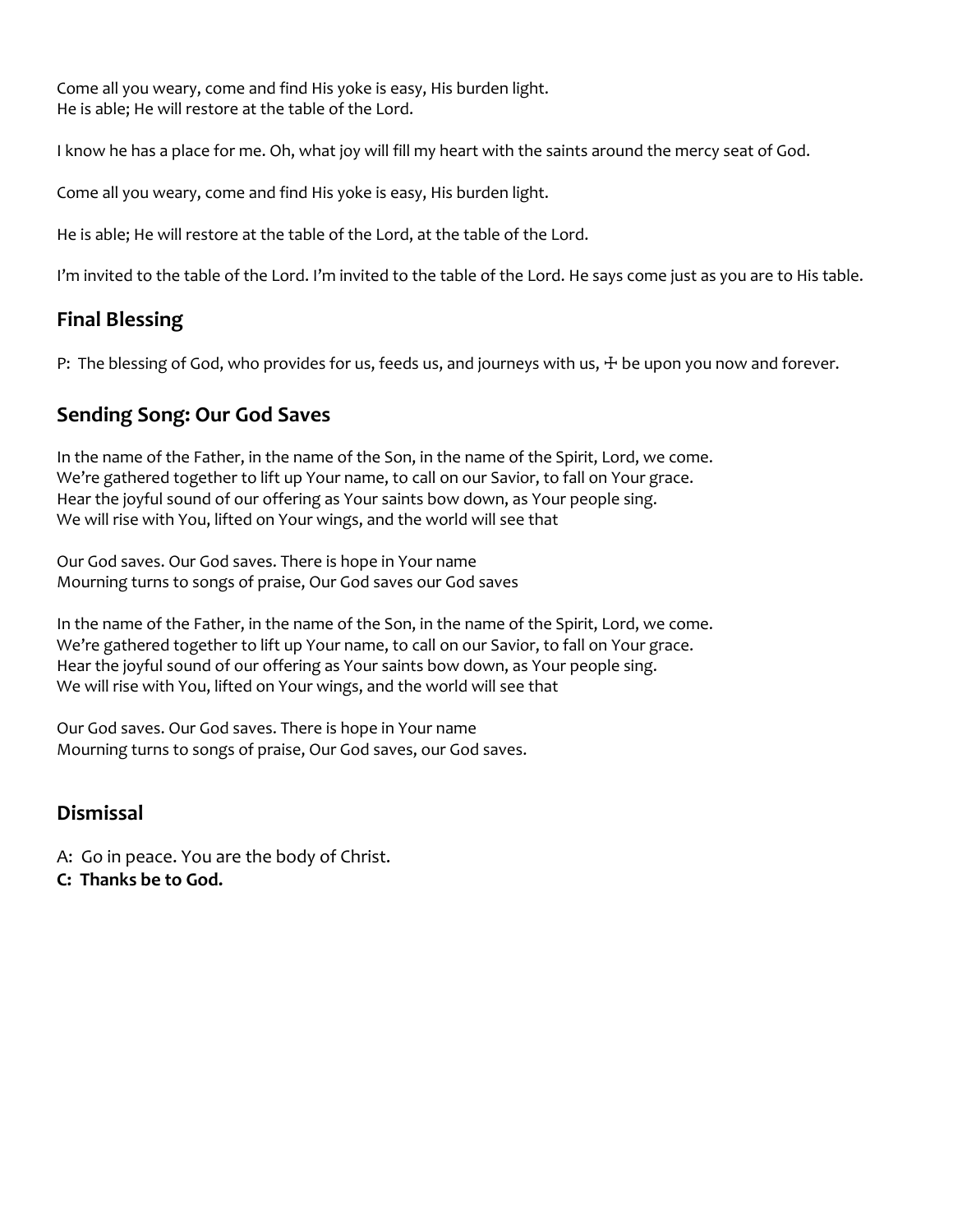

Text: William Williams, 1717-1791; tr. William Williams and Peter Williams, 1722-1796, alt. Music: John Hughes, 1873-1932

CWM RHONDDA 8787877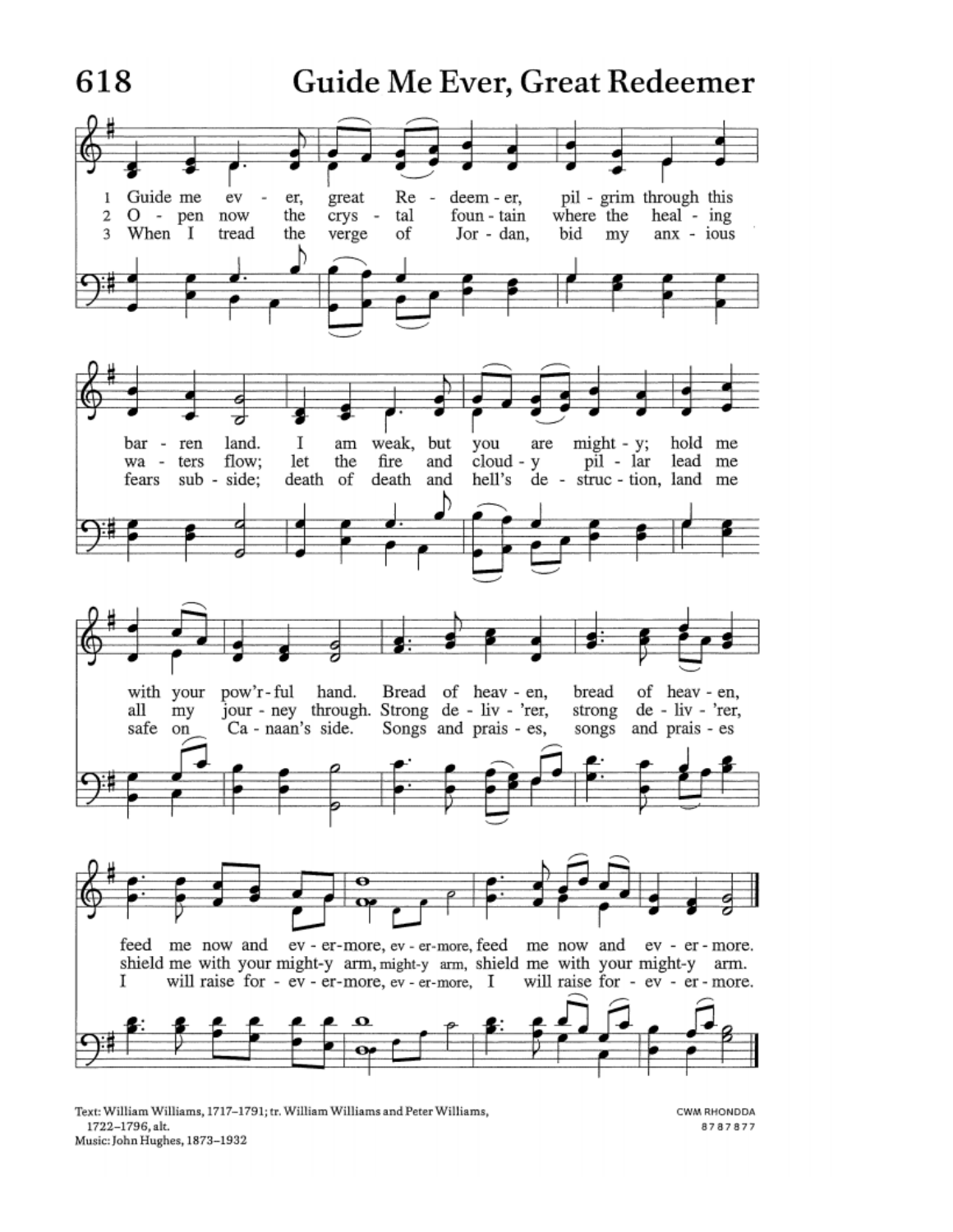#### **Eat This Bread** 472 Jesus Christ, Bread of Life Refrain 붱 n З 1 "Eat this bread, drink this cup, come to me and nev-er be hun-gry. OR Je - sus Christ, bread of life, those who come to you will not hun-ger. i,  $\bullet$  $\sigma$ Eat this bread, drink this cup, trust in me and you will not thirst."  $Je$ sus Christ, ris - en Lord, those who trust in you will not thirst.

Text: Taizé Community Music: Jacques Berthier, 1923-1994 Text and music © 1984 Les Presses de Taizé, admin. GIA Publications, Inc. BERTHIER Irregular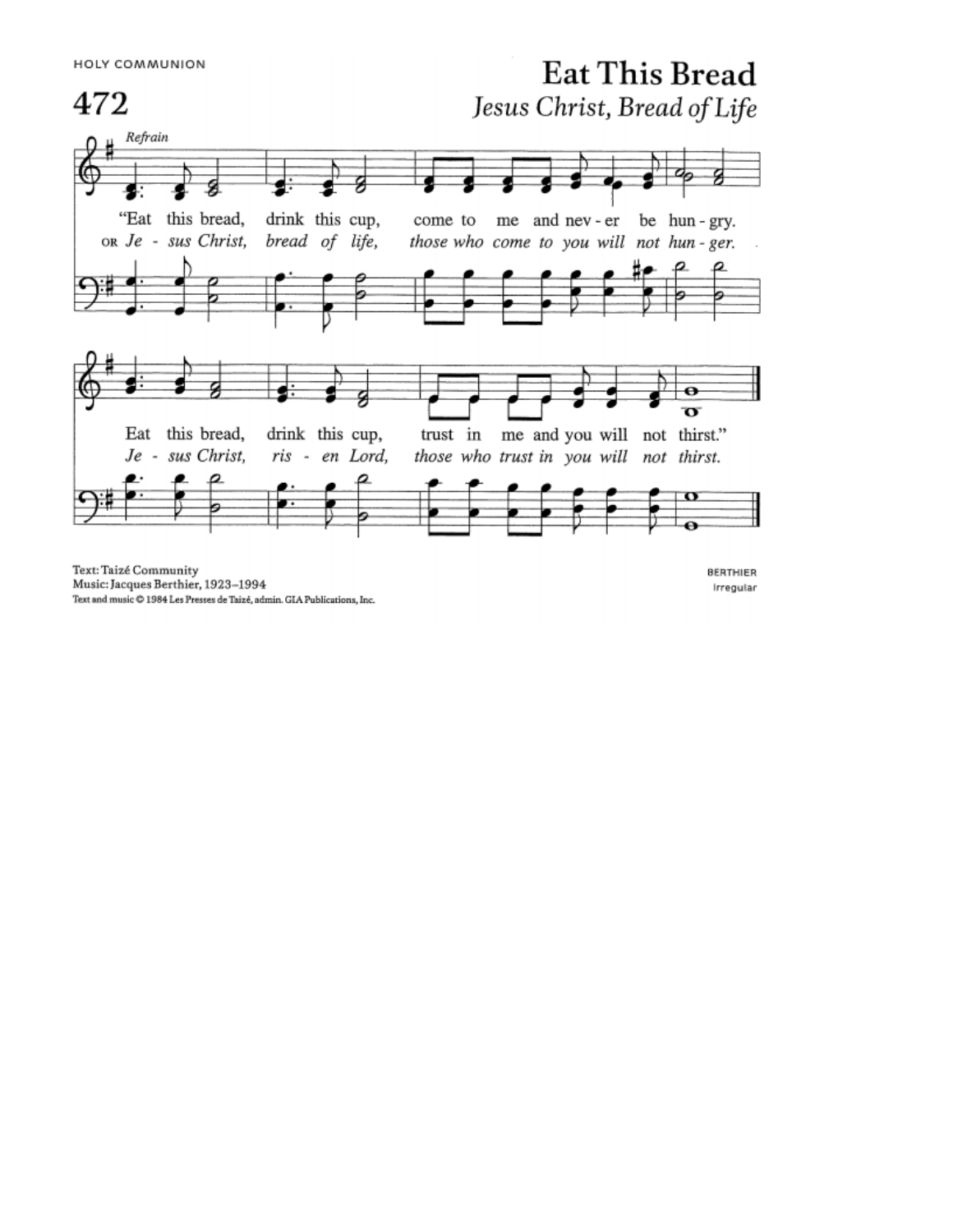

1050 Peninsula Drive Traverse City, MI 49686 (231) 947-9880 www.bethlehemtc.org

# August 1, 2021

# **HAPPY BIRTHDAY**

8/2-Pat Wall 8/6-Margaret Hutchinson 8/4-Judy Strickland 8/8-Jessica Hengartner

We welcome Rev. Ruth Overdier as our presiding minister today. We also welcome Peggy Burns, S.A.M. (Synodically Authorized Minister) as our preaching minister.

Bethlehem has discontinued the sign-in process for contact tracing. Masks will continue to be optional for vaccinated persons, but required for non-vaccinated persons.

#### Please note that the new Building and Office Hours are: 9:00am - 2:30pm, Monday - Thursday.

Please consider signing up for Altar Flowers for a Sunday service. You may use the sign-up poster in the Narthex by signing on the date you request. Then fill out a pink slip with the necessary information and place it and a check for \$40 (payable to Bethlehem Lutheran Church or BLC) in the Administration Assistant's mailbox near the church office entrance. You may select either "in honor" or "in memory" or "to celebrate". If someone has already signed on the date you would like, feel free to add your name - we welcome more than one on a Sunday.

Today's altar flowers are donated by: Carolyn Mann in Loving memory of David Mann.

Celebrate a new child in your life with a rose on the baptismal font! Cost \$10.00 per rose. Contact Barbara Oster at beo6475@yahoo.com or (231) 668-7038.

Someone left a lace tablecloth on Barbara Oster's desk in the church office. Would that person please call her at the church office - 947-9880.

The BLC book club will meet via ZOOM at 5:30 on Aug24. We will be discussing Anxious People by Fredrik Backman which is currently a bestselling book. If you are not already on the list and want to be added to the group for August just send your email to Cindy Monroe at cmonroe@chartermi.net.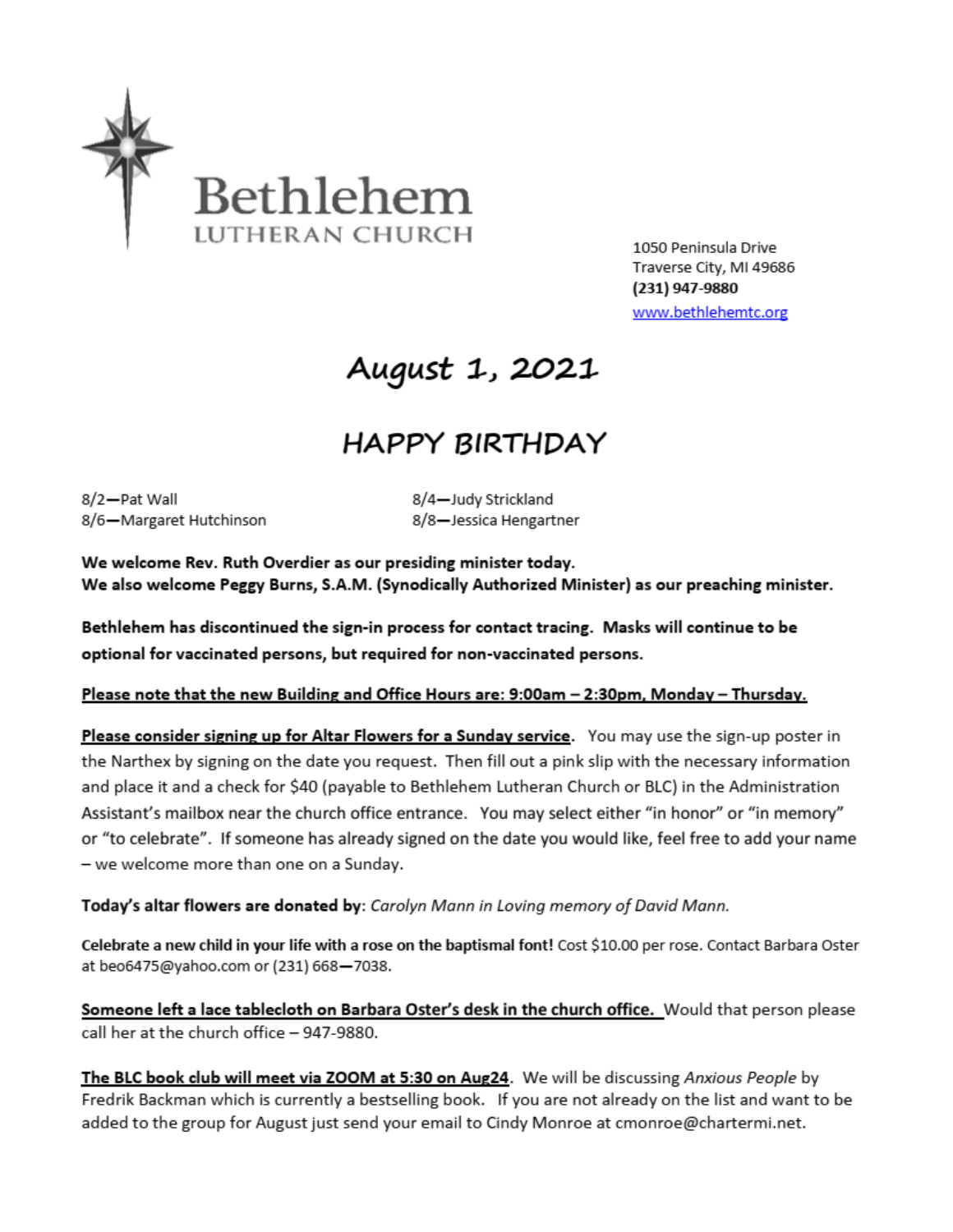#### Congratulations to our new 2021/2022 Council:

Pastor Paul Busekist Annie Slabaugh---- Youth & Outreach Director Mark McPherson - President Maureen Bauer-Vice President Gail Goldsmith-Secretary Leonard Graf-Treasurer Jim Monroe--- Financial Secretary Jim Hinds-Christian Care Leonard Graf-Christian Education Paul Wiemerslage-Y2A Laura Hahn---Fellowship Cindy Monroe-Membership & Evangelism Maureen Bauer---Personnel Denice Bossardet-Worship & Music Scott Farley-Stewardship

BLC's Art & Craft Show has returned for 2021. Mark your calendar for Nov. 6th. The show will feature 50 local & original handcrafted artists and crafters.

Due to Living Water Ministries closing their camp for this summer Bethlehem is teaming up with Advent Lutheran Church and Immanuel Lutheran Church for a very special camp outing, Thursday August 26th - Sunday August 29th! We are hoping to get a group of youth together grades 6th grade and up (families are also invited!), and we will be having fun activities such as hiking, swimming, bonfires, worship and fellowship! Price is \$20 per person for overnight camping (whether one night or three) and \$10 per person for the weekend for people participating without camping. Please mail checks or cash to Advent Lutheran Church (PO Box 249, Lake Ann, MI 49650). Space is limited so youth registration deadline is July 1st while adults and family is August 1st. Please see today's special yellow insert for registration info. If you have any questions or concerns, please contact Pr Tim Jahn at Advent Lutheran Church, 231.275.8031.

The July issue of the STAR is ready! Feel free to check online at www.bethlehemtc.org < About Us > "The Online Bethlehem Star" or type this URL to get these directly: http://www.bethlehemtc.org/thebethlehem-star-newsletter. Look for the August Star on the weekend of August 8th.

The outdoor "Shooting STAR Dispenser" at BLC is now full with several paper publications, including the July STAR and the current week's worship folder/bulletin. If you would like a copy of a DVD, please contact the church and one will be produced for you.

Drive My Way, the driver's ed school using Bethlehem's facility is in need of experienced driver's ed teachers. If you are experienced or know someone who is experienced, please contact Mark or Ashley Ingraham, the Father/Daughter Team; Drive My Way Driver Education; (231)492-6612. Time and pay are negotiable.

Christ in Our Home Devotionals are available for July/August/September. Special Note: Pr Ruth Overdier is the writer for the daily devotions from July 11-20. They can be picked up at the name tag table on Sunday mornings, from the STAR box below the outside mailbox, or during parking lot communion. The newest Living Lutheran magazine is also available in the same locations.